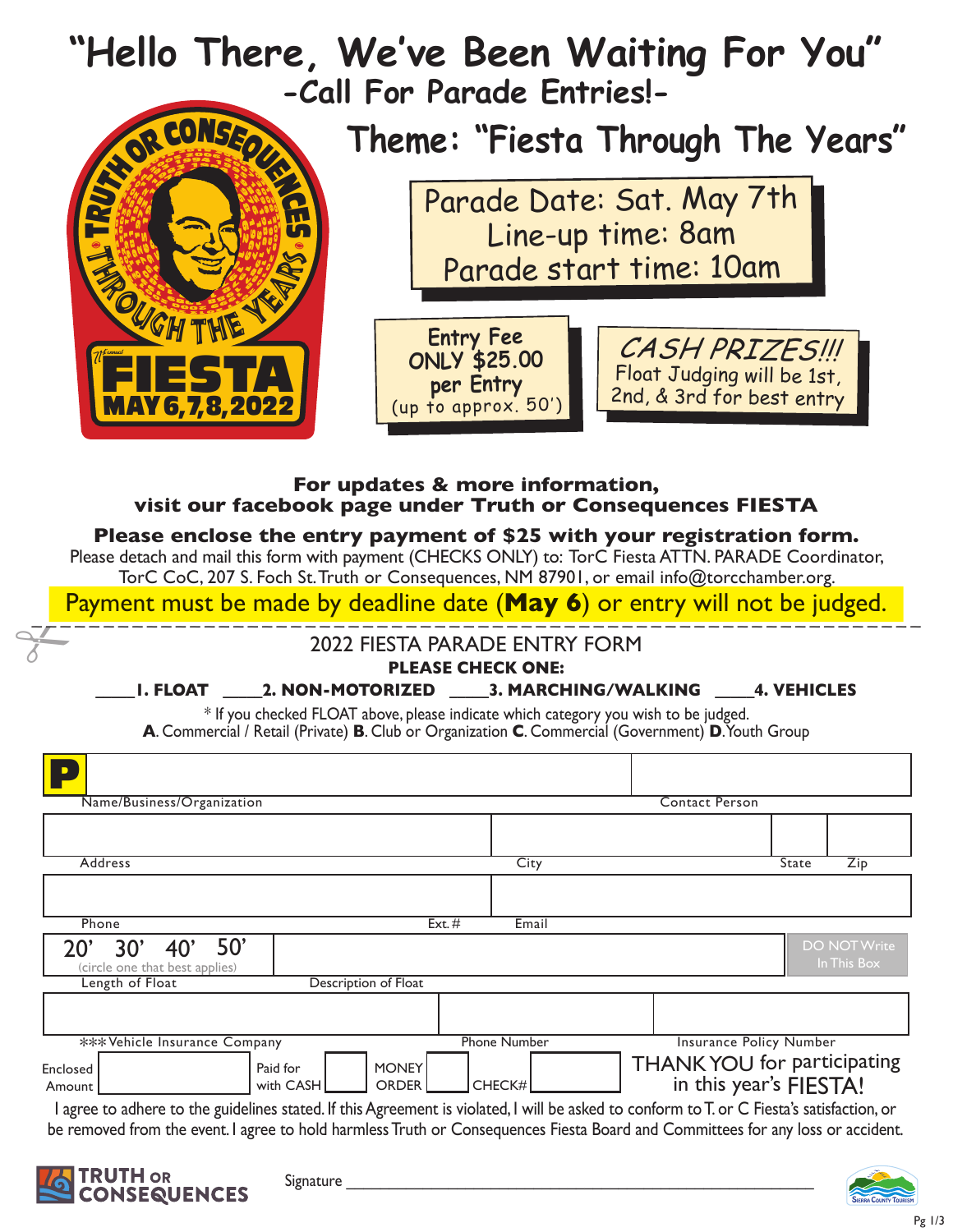# **"Hello There, We've Been Waiting For You" -Call For Parade Entries!-**

# **Theme: "Fiesta Through The Years" Saturday, May 7th, 2022 @10am**

### **General Rules and Regulations:**

- **1. PARADE START**: Starting at the New Mexico Veterans Home at the hill on South Broadway. Line-up begins at 8am. The parade starts promptly at 10am. It is the responsibility of the driver of the float, or the leader of the band or organization to see that their entry is in its proper place in the parade line-up. All entries will be issued a physical number on the day of the parade. In order to be judged, the entry number must be clearly displayed on the right side of the float. All entries will be assigned a number the day before the parade.
- **2. INSURANCE:** Drivers and/or owners of vehicles, trailers or any type of parade entry are solely responsible for their property and/or any damage it may cause. Parade vehicles must have proof of liability insurance\*\*\*. TorC. Fiesta provides no insurance coverage for any parade entry.
- **3. ANIMALS:** Any entry with animals MUST provide their own pooper scoopers.
- **4. VEHICLES:** Individual theme or other desired lettering should appear on both sides of the vehicle. Entrants are responsible for obtaining safe vehicles, and drivers need to exercise extreme caution along the parade route.
- **5. SIRENS:** NO SIRENS SHALL BE BLOWN FROM THE CORNER OF MAIN & FOCH TO THE CORNER OF MAIN & PERSHING. Hearing impaired, elderly and small children are encouraged to line up in this siren free corridor. There will be a sign reminding vehicles to silence sirens and horns at this location.
- **6. LATE ENTRIES:** Any entry received after the deadline of Thursday, May 5th, 2022 @5:00pm, will accrue an additional \$25 late charge in order to enter the parade. LATE ENTRANTS WILL NOT BE JUDGED and will be placed at the END OF THE PARADE. NO EXCEPTIONS!!!!!!!!!!!!!

### **CANDY, PAPER OR LIKE ITEMS CANNOT BE THROWN FROM THE FLOATS, but may be handed out by a designated person walking alongside your float or group. Your float or parade entry will be forfeited if you violate these regulations.**

### **PARADE JUDGING**

**JUDGING:** A winner will be chosen for each of the following categories: (4 winners in float category, 3 winners for other categories, 7 winners total.) (A sample Judge's form is included in this packet for anyone who plans to enter an entry in the parade. This may assist you in the development of your entry.)

**CATEGORY I.** Floats. Trailer or extension of vehicle DECORATED in Fiesta theme. MOTORIZED.

A. Commercial/Retail(Private) B. Clubs & Organizations C. Commercial (government) D. Youth Groups

- **CATEGORY 2. Non-Motorized, Horses, Buggies, Bikes, Posses**
- **CATEGORY 3.** Marching/Walking- Entries that are on foot, not motorization or animals.

**CATEGORY 4.** Stand Alone Vehicles- No trailers or animals. MUST BE DECORATED IN FIESTA THEME.

| <b>JUDGING WILL BE BASED ON</b><br>THE FOLLOWING CRITERIA: | <b>POSSIBLE</b><br><b>POINTS:</b> |
|------------------------------------------------------------|-----------------------------------|
| <b>WORKMANSHIP</b>                                         |                                   |
| A. Quality of work                                         | 10                                |
| <b>B.</b> Originality                                      | I 0                               |
| C. Animation, Sound                                        | I 0                               |
| <b>THEME</b>                                               | I 0                               |
| <b>COSTUME &amp; CASTING</b>                               | I Q                               |
|                                                            |                                   |
| <b>Total Possible Points</b>                               |                                   |

### **2022 Fiesta Entry Judging Criteria**